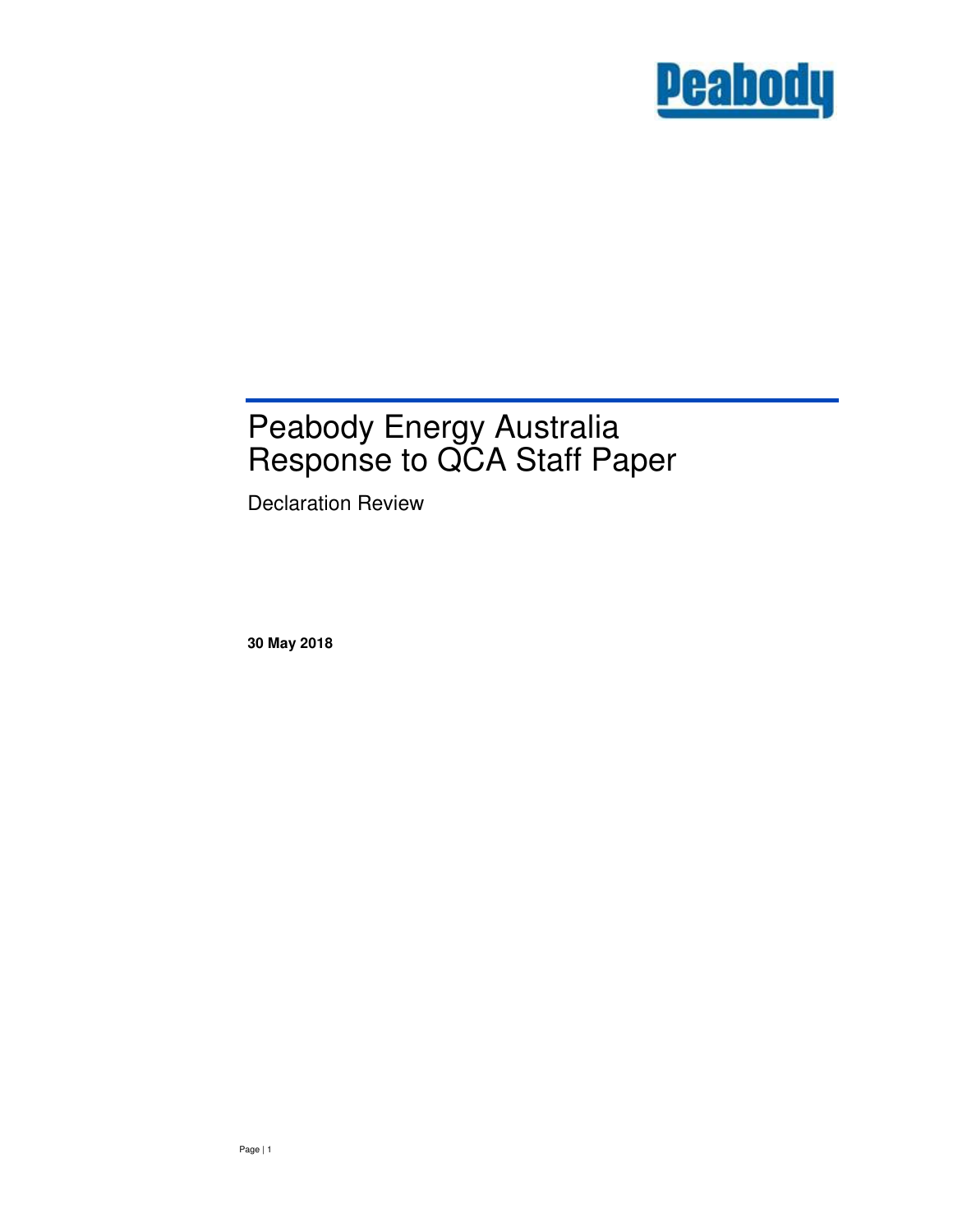# **Contents Page**

| 1            | Executive summary                                     |                                                  |              |
|--------------|-------------------------------------------------------|--------------------------------------------------|--------------|
|              | 1.1                                                   | <b>DBCT</b>                                      | $\mathbf{2}$ |
|              | 1.2                                                   | Aurizon - CQCN                                   | 3            |
| $\mathbf{2}$ | Background                                            |                                                  |              |
|              | 2.1                                                   | Peabody's Queensland mining operations           | 4            |
|              | 2.2                                                   | Peabody's Queensland infrastructure arrangements | 5            |
| 3            | Declaration of DBCT                                   |                                                  |              |
|              | 3.1                                                   | Market definition                                | 6            |
|              | 3.2                                                   | Criterion (a) – promotion of competition         | 7            |
|              | 3.3                                                   | Criterion (b) - natural monopoly                 | 12           |
|              | 3.4                                                   | Criterion (c) - economically significant         | 12           |
|              | 3.5                                                   | Criterion (d) - public benefit                   | 12           |
| 4            | Declaration of Central Queensland Coal Network (CQCN) |                                                  |              |
|              | 4.1                                                   | Criterion (b)                                    | 13           |
|              | 4.2                                                   | Criterion (a)                                    | 13           |
|              | 4.3                                                   | Other criteria                                   | 14           |
| 5            | Conclusion                                            |                                                  |              |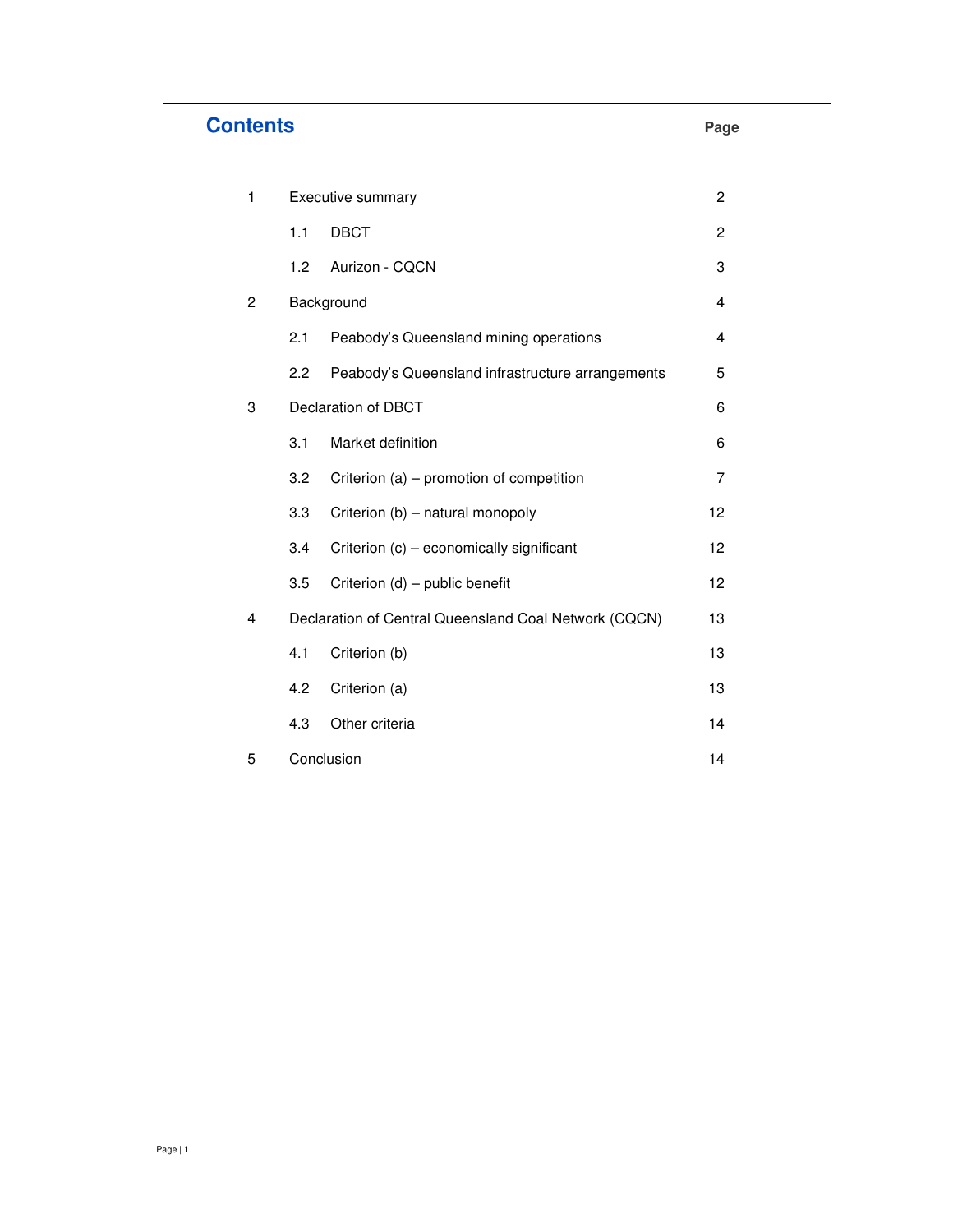# **1 Executive summary**

- 1 Peabody Energy Australia (Peabody) welcomes this opportunity to respond to the QCA Staff Issues Paper (**Staff Paper**) in relation to its review of the declarations of the Dalrymple Bay Coal Terminal (**DBCT**) and the rail infrastructure of Aurizon Network and Queensland Rail.
- 2 Peabody has a longstanding commitment to the Queensland coal market and currently holds interests in five active coal mines in the Bowen Basin which together produced 15.5mtpa in 2017 (Table 1). Peabody also holds a range of other mining leases and mineral development licences in Queensland (Figure 1).
- 3 Peabody is a member of both the Queensland Resources Council (**QRC**) and the DBCT User Group and endorses and supports the detailed submissions made by both groups, in relation to the Central Queensland Coal Network (**CQCN**) and DBCT respectively. This brief submission is intended to supplement those submissions.

# **1.1 DBCT**

# Market and service definition

- 4 Peabody considers that the relevant market in relation to DBCT for which the declared service is provided is the market for the supply of Hay Point common user coal handling services.
- 5 As a wholly-owned and vertically-integrated terminal, the terminal operated by BHP in Hay Point is not a practical or commercially realistic substitute for DBCT. BHP does not have commercial incentive to make capacity available to third parties at its Hay Point facility, even if prices at DBCT were to increase, given the commercial value in the downstream seaborne coal market it derives from full control of the terminal.
- 6 There are a range of practical and commercial factors which also mean that other coal terminals (such as Abbot Point Coal Terminal (**APCT**) and the terminals in Gladstone) are not close substitutes for Peabody's mines.

# Criterion (a)

7 Peabody considers that the correct formulation of the test to be applied under criterion (a) is that offered by the Tribunal in Virgin Blue, being:

> In our view, we need to be satisfied that if the Airside Service is declared there would be a significant, finite probability that an enhanced environment for competition and greater opportunities for competitive behaviour – in a non‑trivial sense – would arise in the dependent market.<sup>1</sup>

- 8 Getting the test right is particularly important in this case because, unlike other declaration processes, this is not a case where the QCA is considering the likely impact of access regulation in relation to an unregulated facility. Rather, the QCA must test whether continuing the existing and longstanding regulatory framework that has operated for almost 20 years (and where multi-user access was provided by the State prior to that) would promote the competitive environment, compared with the competitive environment if regulation was removed.
- 9 Having regard to this context and test, Peabody submits that the relevant counterfactual exercise for the QCA to undertake in assessing criterion (a) is to:

<sup>&</sup>lt;sup>1</sup> Virgin Blue Airlines Pty Limited [2005] ACompT 5, at [155]-[162]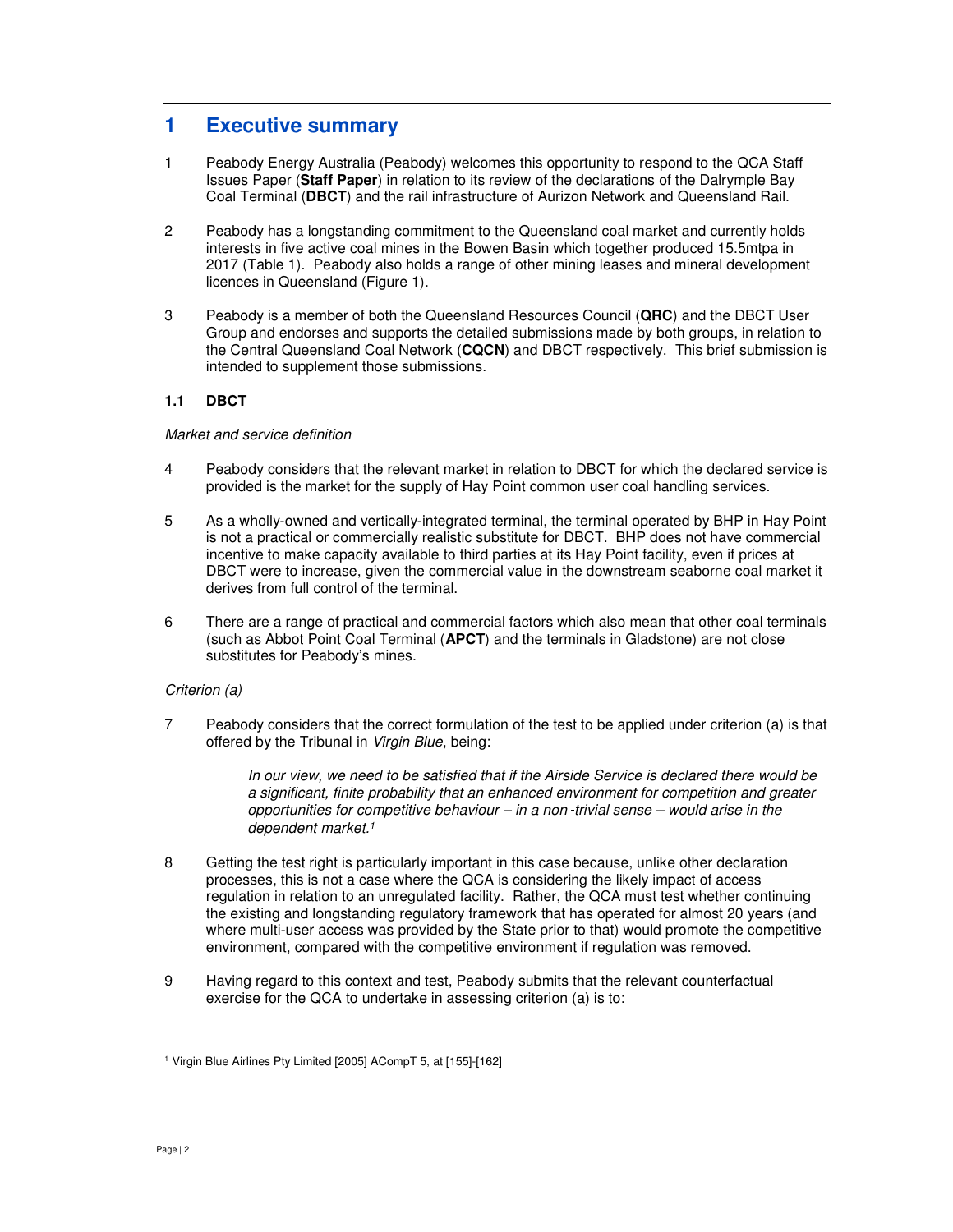- identify each related market;
- make a judgement about the competitive environment in those markets, having particular regard to the extent to which the existing regulatory environment has contributed to that environment or those competitive conditions to date; and
- make a comparison of competitive environment with the likely environment or conditions supporting competition in those markets if declaration was removed.
- 10 In applying this test, Peabody notes a range of important structural and behavioural features of the DBCT Undertaking which have promoted competition in these markets to date. These include:
	- (a) tariff regulation applying an orthodox building block model;
	- (b) ring fencing and structural constraints on vertical integration by Brookfield/DBCT Management (**DBCTM**);
	- (c) controls that prevent operational discrimination through features such as an independent operator (and certain minimum terms governing operations), and QCA approved Terminal Regulations; and
	- (d) long term, transparent and stable (regulated) terms of access, with rights of renewal for users.

Peabody does not consider that these structural constraints on the market power of DBCTM would continue, absent declaration – including under any new commercial arrangements.

11 The regulatory certainty and market structure provided by declaration has improved the environment and competitive conditions in a number of related markets, including the rail haulage market, the market for tenements within the Hay Point catchment area, and the market for secondary capacity at DBCT. Peabody agrees with the DBCT User Group that the nature of the secondary market for capacity has a number of features that differ from the market for the service itself, and which mean that secondary capacity is not a close substitute and does not form part of the same market.

# Criterion (b)

- 12 Peabody submits that the Harper Review amendments reflected in the amendments made to the QCA Act criteria have simplified the application of criterion (b). It is, and is intended to be, a relatively straightforward and mechanical application of the natural monopoly test – i.e. whether the existing facility (including as expanded) can meet all reasonably foreseeable demand over the period of declaration, at the lowest cost of production.
- 13 Peabody notes the extensive work done by PricewaterhouseCoopers (**PWC**) for the DBCT User Group, which demonstrates that DBCT is clearly a natural monopoly in the supply of the relevant service.

Other criteria – economic significance and public benefit

14 The history of DBCT as a regulated, multi-user coal terminal provides ample evidence of its economic importance to Queensland and the strong public interest associated with maintaining declaration.

### **1.2 Aurizon Network - CQCN**

15 Peabody supports the detailed submission made by the QRC in support of the re-declaration of the CQCN.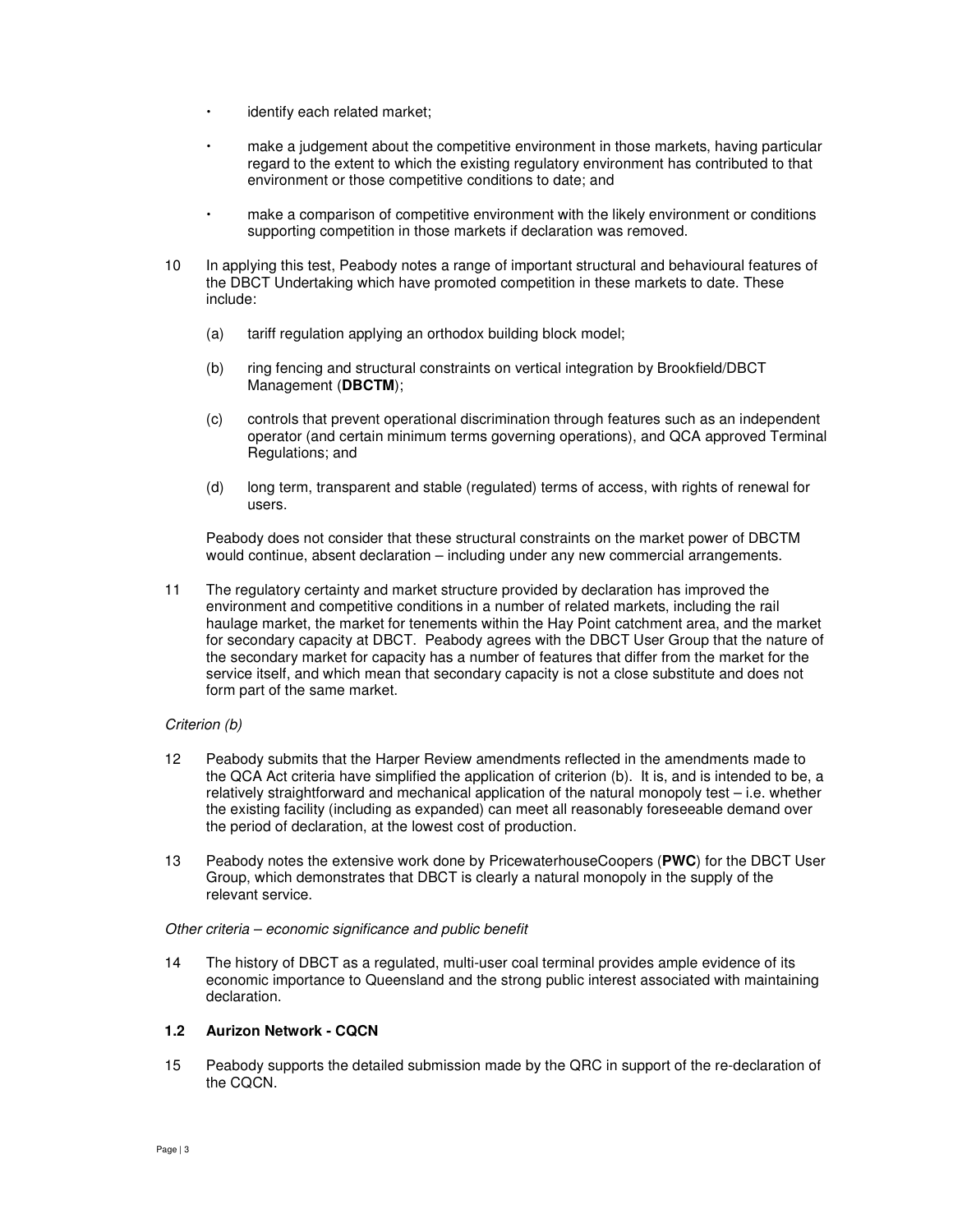# Criterion (a)

- 16 Aurizon Network (**Aurizon)** has demonstrated that it is capable of exploiting its monopoly position in order to maximise its commercial interests, irrespective of the adverse consequences for customers and competitors. The recent approach of Aurizon seeking to impose inflexible maintenance practices in an effort to pressure industry and the QCA in an effort to achieve a better rate of return outcome in UT5 is a clear case in point.
- 17 Despite these tendencies, over the last decade, there has been evidence of dynamism and market entry in the Queensland rail coal haulage market, including by Pacific National (**PN**) and the self-supply of haulage by BHP (through BMA Rail). Looking forward, there is the prospect of growth by other rail haulage providers such as Genesee Wyoming Australia which has already secured a sizeable share of the Hunter Valley coal haulage market.
- 18 Despite Aurizon's attitude and approach, the market entry and expansion by PN and others can only reasonably be viewed as due to the effectiveness of declaration and oversight of the access regime by the QCA.
- 19 Given its vertical integration, absent declaration, Aurizon has both the strong incentive and ability to reverse these gains by restricting access and/or discriminating in favour of its own above rail operations. In light of the recent approach by Aurizon exploiting its monopoly position, even with declaration, its likely approach towards competitors absent regulation is a troubling prospect.

#### Other criteria

- 20 Peabody supports the QRC submission in seeking a minimum declaration period of 15 years, consistent with other rail declarations and certifications. Consistent with all multi-user railways, foreseeable demand over this period will be satisfied at lowest cost by expanding the CQCN. The economics of railway infrastructure let alone the appetite for creating new railway corridors (noting the objections to the proposed rail line to the Galilee Basin) makes this economic fact almost axiomatic.
- 21 While there may be a need for modest expansion of the CQCN over the next 15-20 years there is no viable likelihood of duplication (or provision of a commercially sensible alternative to the service at lower cost of production).
- 22 Peabody also supports the submissions and evidence provided by the QRC that demonstrate the economic significance of the CQCN and the strong public benefit in redeclaration, including because of the continued regulatory and investment certainty it provides for miners that have substantial fixed investments in the Queensland coal sector, such as Peabody.

# **2 Background**

# **2.1 Peabody's Queensland mining operations**

Peabody is the leading global pure-play coal company and a member of the Fortune 500, serving power and steel customers in more than 25 countries on six continents. The company offers significant scale, high-quality assets, and diversity in geography and products. Peabody is guided by seven core values: safety, customer focus, leadership, people, excellence, integrity and sustainability.

In Australia, Peabody is the fifth largest coal miner with operating assets in Queensland and New South Wales.

Peabody has a longstanding commitment to the Queensland coal market and currently holds interests in five active coal mines in the Bowen Basin which together produced 15.5mtpa in 2017 (Table 1).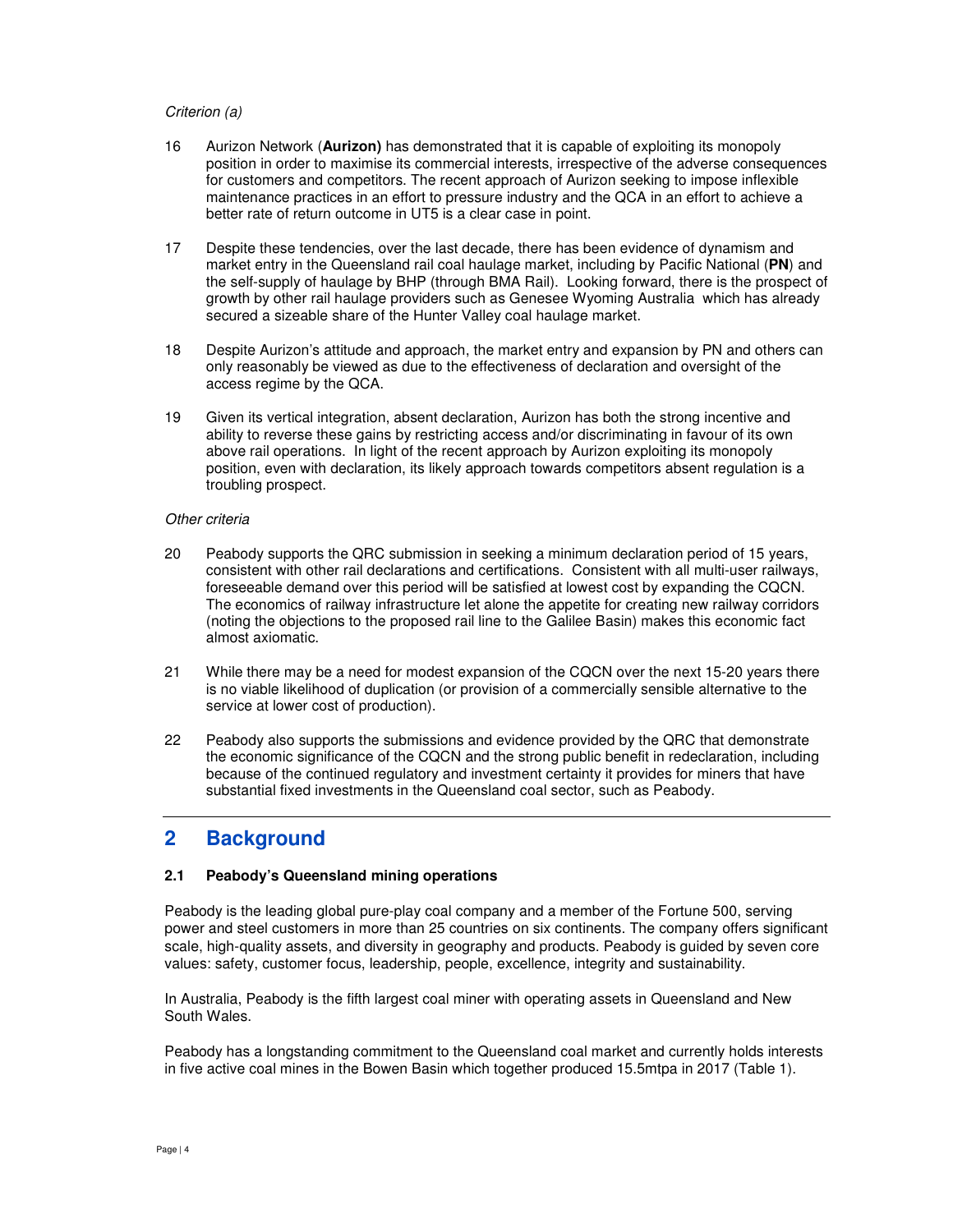Peabody also holds a range of other mining leases and mineral development licenses in Queensland (Figure 1).

# **Table 1 – Peabody's Queensland mines**

| <b>Mine</b>     | <b>Coal type</b> | 2017 output (mtpa) <sup>2</sup> | <b>Peabody interest</b> |
|-----------------|------------------|---------------------------------|-------------------------|
| North Goonyella | Coking           | 3.4                             | 100%                    |
| Millennium      | Coking, PCI      | 3.3                             | 100%                    |
| Coppabella      | PCI              | 2.8                             | 73%                     |
| Moorvale        | PCI              | 1.8                             | 73%                     |
| Middlemount     | PCI              | 4.2                             | 50%                     |

Source: Peabody 2017 Annual report, www.peabodyenergy.com

# **Figure 1 – Peabody Queensland mining interests**



Source: Peabody Investor Presentation, May 2018

# **2.2 Peabody's Queensland infrastructure arrangements**

Coal from Peabody's Queensland mines has been almost exclusively focussed on the export market. As a result, reliable access to key export infrastructure at a predictable and reasonable cost has been

<sup>&</sup>lt;sup>2</sup> This is the total output of the mine. PN holds a 50% stake in Middlemount.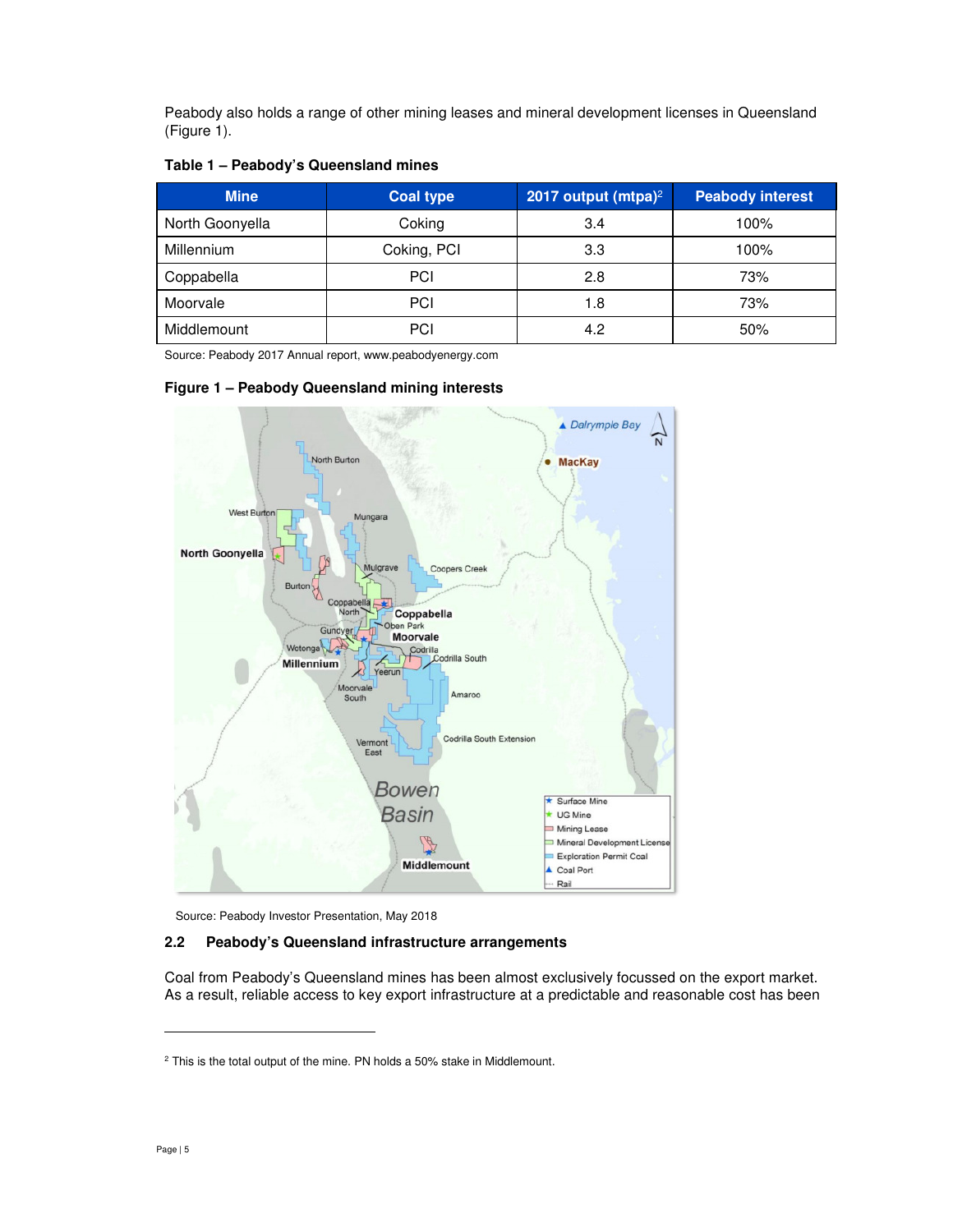a critical component of Peabody's decision to invest in our mines and development opportunities (including tenements).

Peabody's mines are all geographically proximate to the Dalrymple Bay coal terminal (**DBCT**) with Coppabella, Moorvale, North Goonyella and Millennium being designed to export their production out of DBCT and continue to do so.

Middlemount mine is the only one of Peabody's mines that primarily uses a port other than DBCT (with DBCT utilised for incremental capacity). At the time that Middlemount was commissioned, DBCT had capacity constraints. As a result, Middlemount entered into an arrangement to ship coal from Middlemount to the Abbot Point Coal Terminal (**APCT**), which is significantly further away than DBCT and substantially more expensive to access. The rail and port arrangements from Middlemount to APCT are materially more expensive to use than those port and rail arrangements for its other mines to DBCT.

Peabody's below-rail and port arrangements are underpinned by long-term, regulated take-or-pay agreements with Aurizon Network and DBCT Management Pty Ltd (**DBCTM**), respectively, with expiry dates in the early to mid-2020s.

Peabody has a long-term rail haulage agreement with each of Pacific National and Aurizon Operations, which are primarily based on using electric locomotives from its existing mines to DBCT over the Goonyella System.

# **3 Declaration of DBCT**

Peabody agrees with and supports the arguments raised by the DBCT User Group in support of redeclaration of DBCT and considers that each of the four access criteria in section 76 of the Queensland Competition Authority Act 1997 (Qld) are satisfied in respect of the declared service (the handling of coal at DBCT by the terminal operator).

Our reasons in support of this conclusion, including an explanation of how the relevant issues apply to Peabody, are summarised below. We refer the QCA to the DBCT User Group submission for more detail in relation to these arguments and supporting economic evidence in reports from PricewaterhouseCoopers and Castalia.

# **3.1 Market definition**

Peabody considers that the relevant market in which the declared service is provided is the market for the supply of Hay Point common user coal handling services, in which the only existing supplier is DBCTM. This market definition is consistent with the findings of the ACCC in relation to its consideration of the proposed acquisition of Asciano by Brookfield, where it stated that one of the relevant markets in that assessment was the market for "the supply of coal handling services at DBCT".<sup>3</sup>

The market definition of the service is relevant to measuring the size of the foreseeable market in assessing criterion (b) and the nature of dependent markets in assessing criterion (a).

Peabody considers that it is appropriate to define a market for coal handling services in which DBCTM is the only supplier, because there would be significant commercial and operational difficulties which prevent alternative ports from being economic substitutes for Peabody's requirements, including:

<sup>3</sup> ACCC, Statement of Issues - Brookfield consortium, proposed acquisition of Asciano Limited, 15 October 2015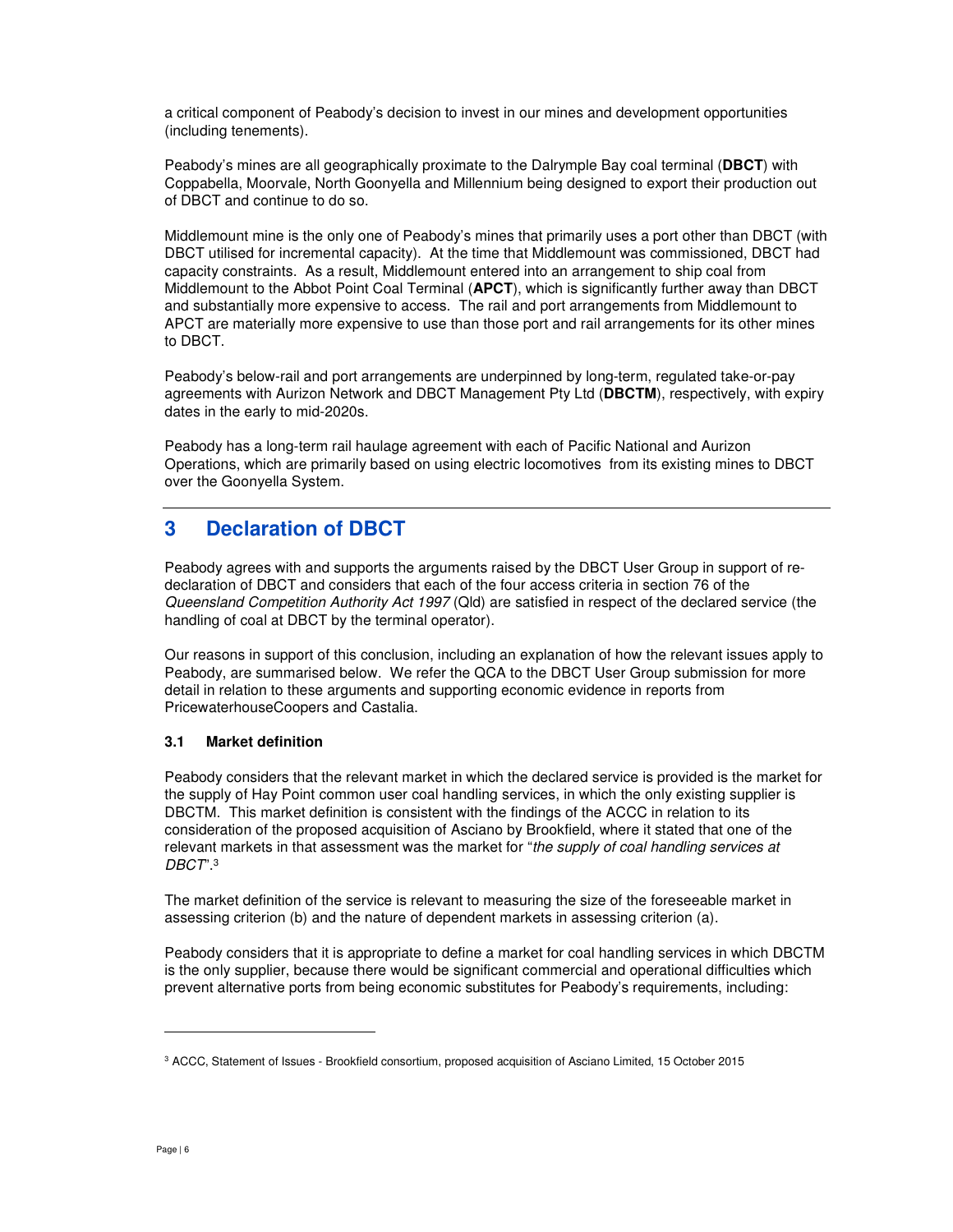- **Lack of available port and rail capacity**. As outlined in more detail in the DBCT User Group submission, there is a likely to be a lack of uncontracted capacity at each of the potential alternative ports. In addition, Peabody understands that the Goonyella to Abbott Point Expansion (GAPE) rail link, which is needed to access APCT, does not have any uncontracted capacity. Even if GAPE rail link capacity was available (from an existing GAPE Customer), Peabody is aware the terms of the unregulated GAPE below rail arrangements set out in the GAPE Deed are financially unsatisfactory. Indeed, the experience with funding of GAPE is a case study that highlights the long term negative impact of unregulated funding of rail network expansion by Aurizon Network.
- **Significantly higher port and rail costs**. Peabody estimates that the additional rail and port costs associated with shipping to ports other than DBCT from Peabody's current mines would be substantial. In its report in support of the DBCT User Group submission, PWC estimates that the costs for existing DBCT users to ship to the existing ports of RG Tanna, Abbot Point and Wiggins Island are in the order of \$15/t, \$18/t and \$30/t respectively, as compared to costs associated with DBCT of \$4.86/t. These estimates are in line with Peabody's experiences from operating in Queensland.
- **Below rail investment.** Peabody's current mines, predominantly export from DBCT, and the rail network linking these mines is set up to facilitate loaded trains exiting the mine site onto the rail network for delivery to DBCT. In order to facilitate delivery to an alternative port, Peabody would have to undertake additional investment at its mine sites to reconfigure the relevant parts of the rail network. Peabody has not undertaken a detailed study of such investment but estimates that it would be a material cost at each site.
- **Below rail network differences.** Peabody's existing contracts for haulage with Pacific National and Aurizon Operations are based on electric locomotives. However, in order to access APCT, Peabody would need to use track which is not electrified. Peabody expects that there would be substantial switching costs associated with moving to diesel locomotives and these would be passed on to it, by its haulage operator, in the form of higher haulage costs.
- **Co-shipping opportunities**. A natural advantage for coal producers using the Goonyella System to get their coal to a port is that due to the volume and diversity of coal that is shipped through DBCT, buyers of coal are able to pick up multiple different types and grades of coal for delivery on the same ship. This currently provides Peabody with an advantage in marketing its coal products to end user customers that would be lost in using alternative ports.
- **Take or pay contracts**. As noted above, Peabody acquires infrastructure under long-term take or pay arrangements, which have current expiry dates in the early to mid 2020s, which limits Peabody's ability to switch to using other ports without incurring significant break costs.

For these reasons, and the additional reasons outlined in the DBCT User Group submission, Peabody considers that services provided from alternative ports are not sufficiently close substitutes to those provided by DBCT to be considered as supplied in the same market.

# **3.2 Criterion (a) – promotion of competition**

Peabody agrees with the QCA Staff paper that it is not necessary to demonstrate that competition will be enhanced by declaration, but only that there is a competitive environment and that the conditions for competition are enhanced, consistent with the approach of the Competition Tribunal in Sydney International Airports. 4

In Virgin Blue, the Tribunal articulated the test as follows:

<sup>4</sup> Sydney International Airport [2000] ACompT 1. Referred to in the QCA staff paper at page 18.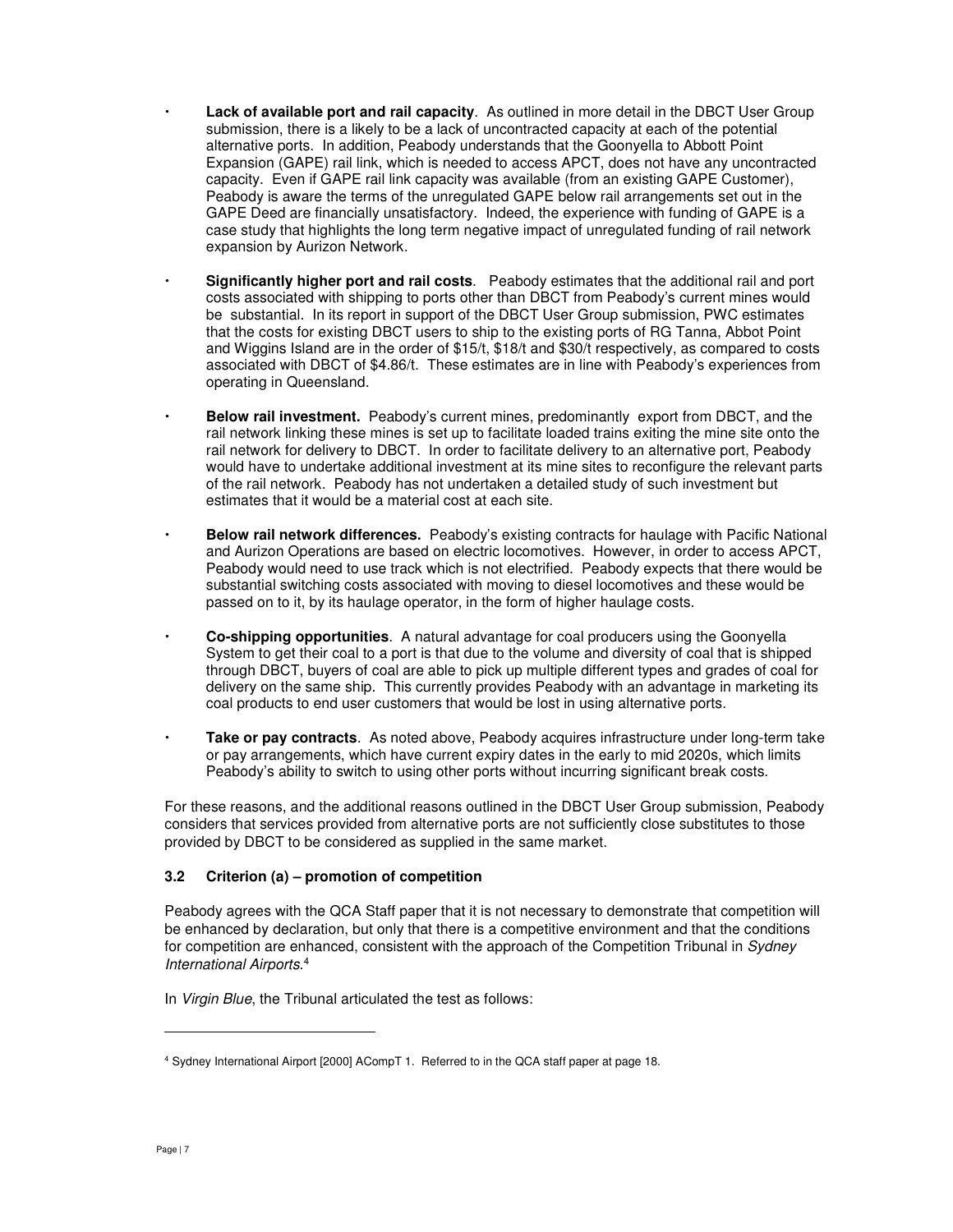In our view, we need to be satisfied that if the Airside Service is declared there would be a significant, finite probability that an enhanced environment for competition and greater opportunities for competitive behaviour – in a non trivial sense – would arise in the dependent market.<sup>5</sup>

Peabody considers that this remains the correct formulation of the test to be applied under criterion (a), when the QCA is considering whether declaration has promoted (and will continue to promote) competition in related markets.

Ensuring clarity around this test is of particular importance in the present case because of the relatively unique question that is posed as part of the declaration review. Unlike most declaration processes, this is not a case where the QCA must consider under criterion (a) the likely impact of applying access regulation to an unregulated facility. Rather, the QCA must examine whether continuing the existing and longstanding regulatory framework that has operated for almost 20 years (and where multi-user access was provided by the State prior to that) would promote the competitive environment, compared with the competitive environment if regulation was removed.

With this perspective, Peabody submits that attention needs to be paid to the extent to which the regulatory framework has improved the conditions and environment for competition and investment in related markets, and tests whether that is likely to continue.

Peabody considers that the relevant counterfactual exercise that the QCA needs to undertake in assessing criterion (a) is to:

- 1 identify each related market;
- 2 make a judgement about the competitive environment in those markets, having particular regard to the extent to which the existing regulatory environment has contributed to that environment or those competitive conditions; and
- 3 make a comparison of the competitive environment with the likely environment or conditions supporting competition in those markets if declaration was removed.

If the comparison shows that removing declaration would be likely to materially and adversely impact upon the conditions for competition in those related markets, then declaration should be viewed as promoting competition under criterion (a) – which must therefore be viewed as satisfied.

In assessing the likely state of competition that would exist with declaration, Peabody agrees that the QCA can be readily informed by the existing state of competition in the related markets.

In assessing the counterfactual state of competition without declaration, the QCA agrees that the amendments introduced following the Harper Review focus attention on the likely nature and extent of access that would be likely to be provided by the owners of DBCT if it was unregulated. Clearly, in doing this, it is highly relevant for the QCA to consider the nature and extent of DBCT's market power in the relevant market.

Given the factors outlined in relation to market definition, above, DBCT should be regarded as a monopoly supplier in the relevant market. It will have a significant degree of market power and can be expected to, rationally, use that market power. The ways in which the owners of DBCT would have the ability and incentive to exercise market power are outlined in more detail by Castalia in a report provided in support of the DBCT User Group Submission, but in short it can be expected that removal of declaration would result in a substantial increase in port access prices. As explained by Castalia,

<sup>5</sup> Virgin Blue Airlines Pty Limited [2005] ACompT 5, at [155]-[162]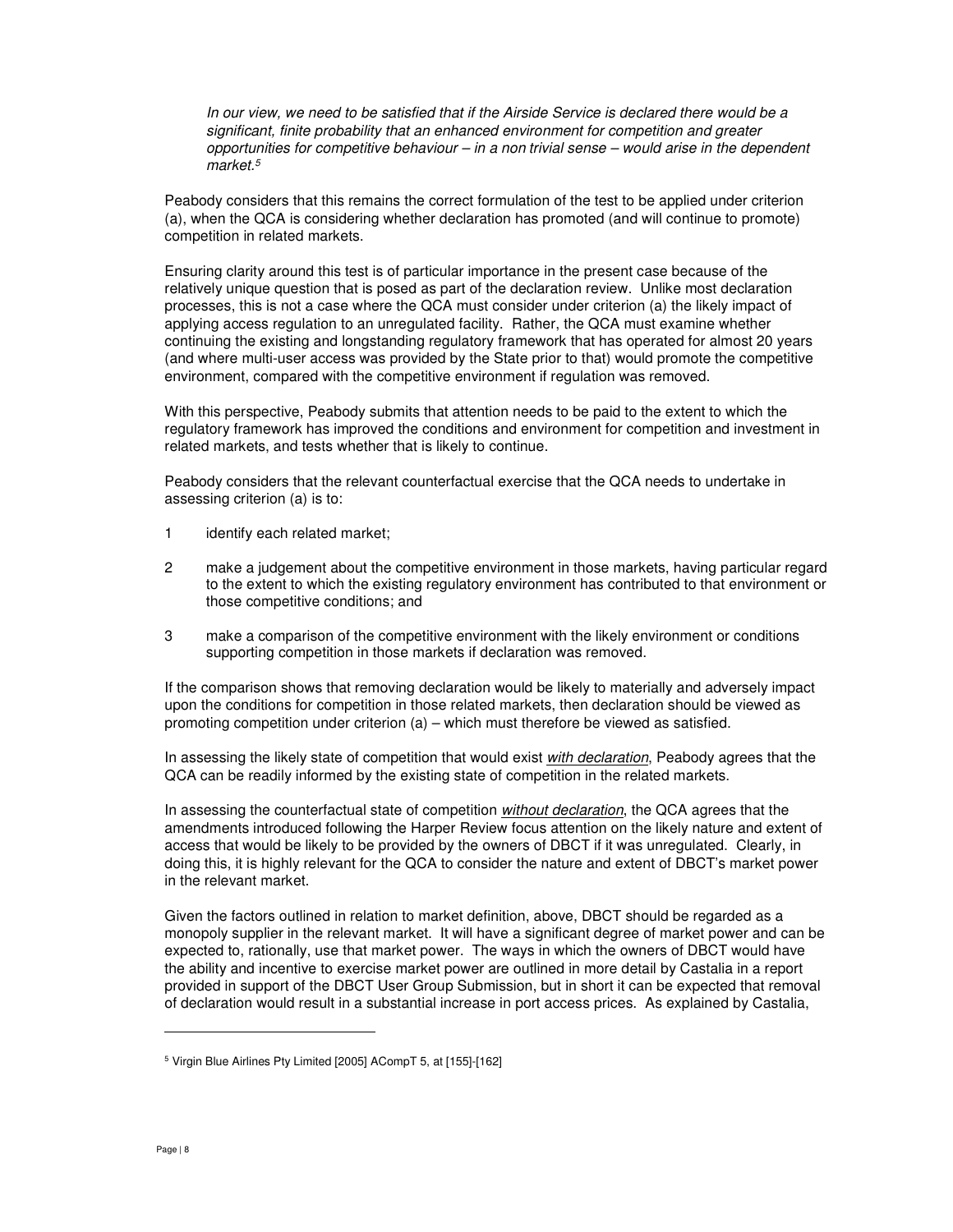this would have a distortionary effect in the market for the acquisition of tenement rights, as these costs would be borne to a greater extent by new access seekers.

There are a number of elements to the DBCT Undertaking that provide critical behavioural and structural constraints on the exercise of market power by DBCTM. The relevance and importance of these protections was specifically highlighted by the ACCC process in relation to Brookfield/Asciano.

These include:

#### **(a) Tariffs are regulated based on an orthodox building block model (Schedule C).**

Significant increases in access prices can be expected if declaration was removed.

It is self-evident that DBCTM would have both the incentive and ability to substantially increase prices, absent declaration. This has occurred before. The ACCC in 2016 identified the adverse impact that rolling back declaration had on pricing for major infrastructure. In its East Coast Gas Market Inquiry, the ACCC noted that there was evidence of gas pipelines exploiting market power to engage in monopoly pricing – and that this pricing has impacted the efficiency and operation of downstream markets. The ACCC found that this has occurred, in large part, because of the substantial removal of access regulation from pipelines over the last 20 years.<sup>6</sup>

The constraints placed upon monopoly pricing by DBCTM over the last two decades in Queensland has been a major contributor to the conditions and environment within which Peabody, and other producers, have invested in tenements, mine development and associated activities and markets such as rail haulage.

Direct regulation of tariffs is supported under the DBCT Undertaking by accounting separation, the requirement to maintain regulatory accounts and specific pricing objectives and principles (see clauses 10 and 11).

# **(b) DBCTM is prevented from vertically integrating into related markets, such as rail haulage or coal supply (e.g. ring fencing under clause 9 and the associated definition of 'Supply Chain Business')**

If declaration is removed, there is a substantially greater likelihood of vertical integration by DBCTM.

In the absence of these structural constraints, DBCTM would have the ability and incentive to vertically integrate. The scope and attractiveness of this is obvious – as highlighted by the attempted acquisition of Asciano by Brookfield in 2015 as well as its integration into secondary capacity trading. The potential for such vertical integration, which would not be subject to any form of regulation by the QCA, creates a material risk of chilling competition in a number of related markets, including markets for the provision of rail services and the existing market for secondary capacity trading.

Peabody expects that it would be specifically affected by the likely additional integration into and controls over the secondary trading market that DBCTM could rationally expect to undertake. Peabody has been a frequent user of this market, having traded both short term and long term excess capacity of over 15 million tonnes of port loading capacity since 2015. Peabody would

<sup>&</sup>lt;sup>6</sup> ACCC, East Coast Gas Market Inquiry, Final Report at page 121. The ACCC found: "The gas access regime was implemented by state and territory governments almost 20 years ago. At the time the regime was implemented, with the exception of one or two smaller pipelines, all the transmission pipelines on the east coast were deemed to be covered and subject to economic regulation. Less than 20 per cent of transmission pipelines are now subject to any form of regulation."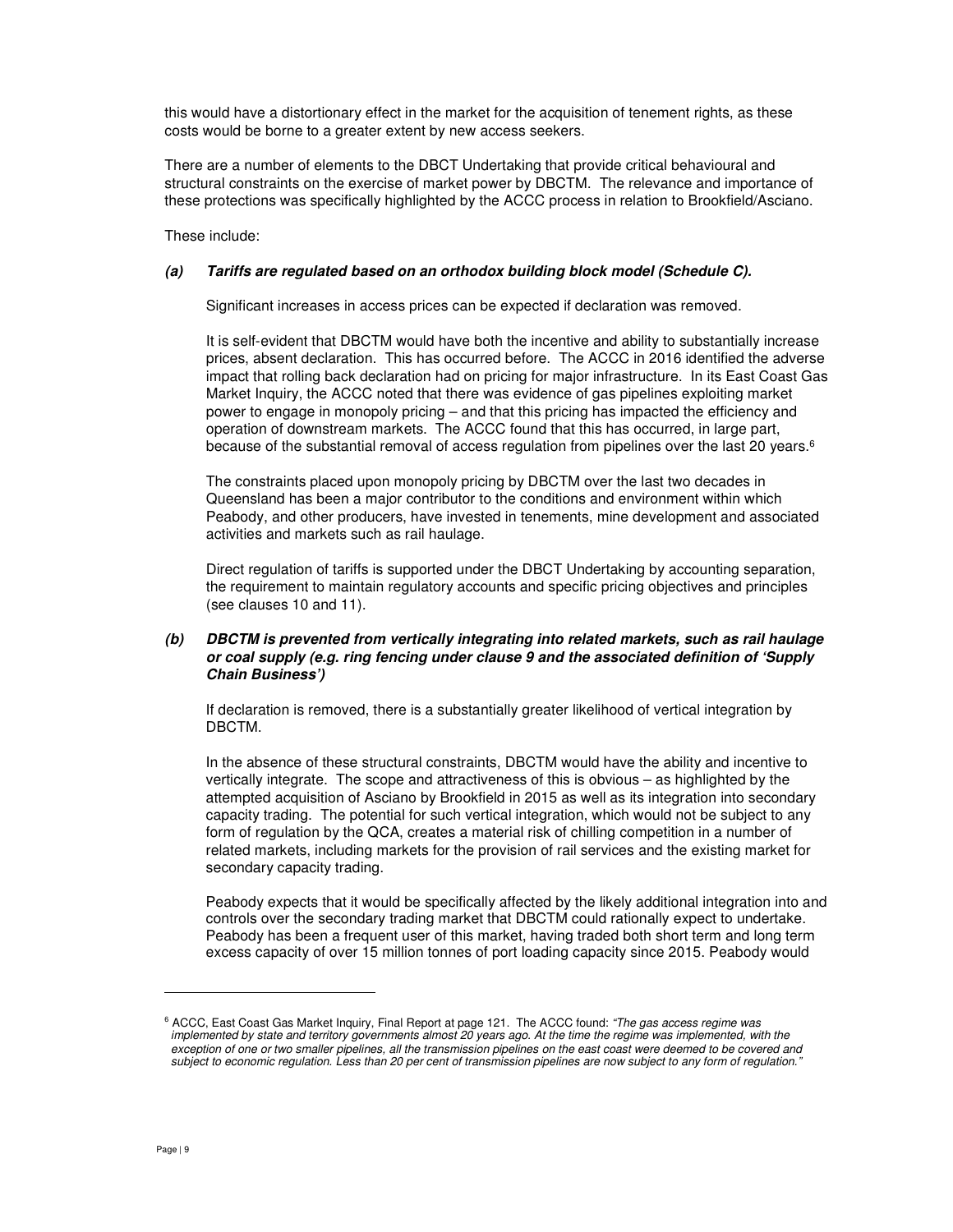be very concerned at restrictions or additional costs being placed on its ability to trade in this market.

### **(c) The DBCT Undertaking constrains operational discrimination through features such as an independent operator (and certain minimum terms governing operations), approved Terminal Regulations**

The DBCT Undertaking contains a number of vital structural protections that would be unlikely to continue if declaration was removed. This includes:

- a requirement that DBCTM maintain an independent, user-controlled operator for the Terminal under certain minimum terms (clause 3.2, Schedule I);
- operational arrangements will be governed by Terminal Regulations for which there is a specified process for consultation with users and approval by the QCA for variations (clause 6);
- management of requests for access are subject to non-discriminatory queuing principles and process (clauses 5 and 12);
- a specific process and rights for DBCT users to transfer capacity is regulated, and any involvement by DBCTM in secondary trades is limited (together with tight confidentiality constraints) (Schedule D);
- DBCT customers are provided with a transparent, predictable capacity master planning process and process requiring DBCTM to undertake and fund feasibility assessment for expansion (clause 15).

#### **(d) Terms of access are stable and transparent – with rights of renewal**

 All DBCT users can have confidence in the non-discriminatory terms offered in respect of the terminal, including, in particular, rights of renewal, under the standard access agreement approved as part of the DBCT Undertaking.

This 'package' of features has provided a market structure that has contributed materially to the environment and conditions within which the coal industry in Queensland has grown and flourished over the last 20 years – including markets for coal tenements, rail haulage and the market for secondary terminal capacity.

Peabody considers that if declaration was removed, most (if not all) of the structural features would likely be lost. There is a real probability that this would materially and adversely impact the competitive environment in these related markets, which Peabody submits provides the basis for the QCA to find that criterion (a) is satisfied.

Peabody supports the submission of the DBCT User Group, that declaration of DBCT has promoted and will continue to promote competition in a number of related markets including rail haulage, the market for tenements in the Hay Point catchment area and the market for secondary DBCT capacity (which has a number of features that make it separate to, and not closely substitutable with, the service itself).

In relation to these markets, Peabody notes that:

 In relation to the coal haulage market: Peabody has directly benefited from the entry and operation of Pacific National (**PN**) in the Queensland market, and uses PN as a haulage provider to transport its coal to DBCT. Peabody notes that Brookfield (owner of DBCT) holds an interest in rail assets in Western Australia and has previously shown an interest in investing in Asciano. The structural protections against vertical integration provided by the Undertaking proved important in the context of the Brookfield bid for Asciano.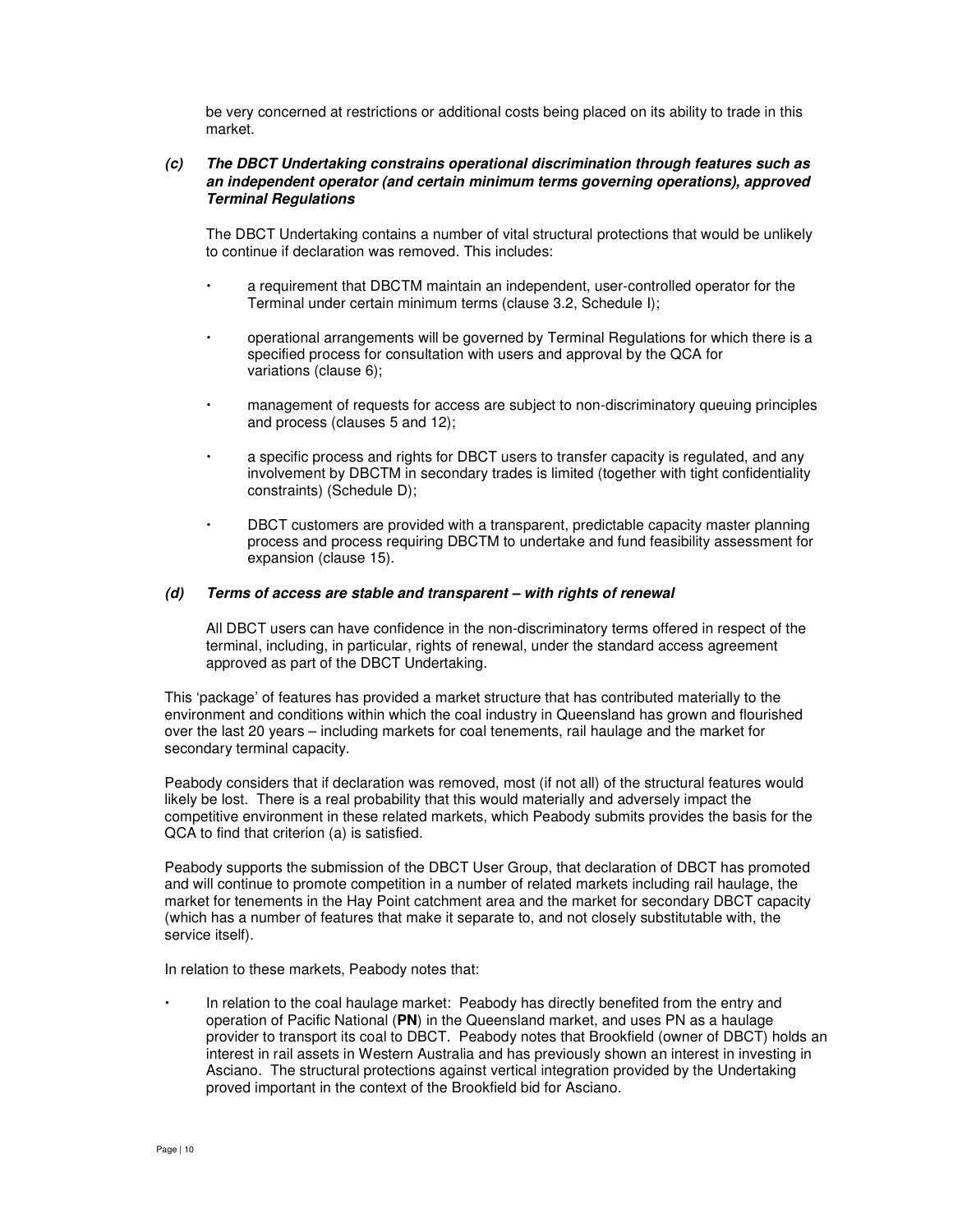- In relation to the market for coal tenements in the Hay Point catchment area:
	- The market for tenements is distinct from the market for coal production and sale. The market is characterised by a large number of smaller players, producers and speculative investors that identify, develop and sell tenements to producers.
	- Peabody has been a prominent seller in the tenements market, and the majority of the tenements it has sold has been to smaller or new producers that may not have been able to purchase these tenements without the structural support provided by the Undertaking. The Undertaking provided a framework that ensured DBCTM (and Aurizon) would not be able to use their market power to expropriate the value of a small tenement if it was commercialised. Absent such regulation, the costs and risks around commercialisation of undeveloped tenements would be greatly increased and the number of interested buyers would likely be reduced along with the market value of those tenements (if the tenements were seen as being of commercial value at all).
	- A case in point is the sale of the Olive Downs South and Willunga projects by Peabody (and another) to Pembroke Resources in 2016. Pembroke Resources represented a new entrant to the market and one that may not have entered had there been an unstable and nontransparent access environment for critical infrastructure.
	- A key feature in developing tenements is not just the development of a new coal mining area but also as a means to extend mine life for existing mines. New tenements offer a producer a value-added proposition as well as greater scale through being able to run multiple operations within a single supply chain. Peabody is an example of a producer in the Goonyella system that has benefited from multiple operations across multiple tenements and that this has provided it with significant value in terms of scale, product choice for customers and substitution within a single area.

Finally, Peabody makes the following observations in relation to the relevance of existing contractual arrangements for the counterfactual (i.e. the world absent declaration):

- Peabody does not agree that the QCA should assume that the current terms of access will continue by virtue of the rolling rights of renewal that presently exist under the standard DBCT access agreements. While this may be the case, Peabody is conscious that this may not be the approach taken by DBCTM if unregulated. At most, the QCA should have regard to the current terms of access only for the remainder of their current terms.
- Second, and critically, most of the key structural protections above are provided by the DBCT Undertaking and not by access agreements. Those protections would be lost even if current access agreements continued for a period of time.
- Third, the terms of current access agreements evidently only benefit current customers and their existing production volumes. They would not benefit new access seekers or new volume requirements for current customers. However, for the purpose of applying criterion (a), the QCA should be focused primarily on the role that declaration has played in supporting investment and competition in related markets – which means in the development of new volumes. That is to say, the competitive benefit of reasonable terms of access is most relevant to how they provide confidence to participants looking at new contracts for new volumes, rather than maintaining existing terms for existing volumes.

Peabody also notes that the QCA should be mindful not to consider or accept contrived commercial arrangements sought to be put in place by DBCTM in order to construct a counterfactual if "reasonable" alternative terms that are transparently intended only to justify deregulation. Peabody notes that the ACCC has explicitly recognised this risk and that it will not consider such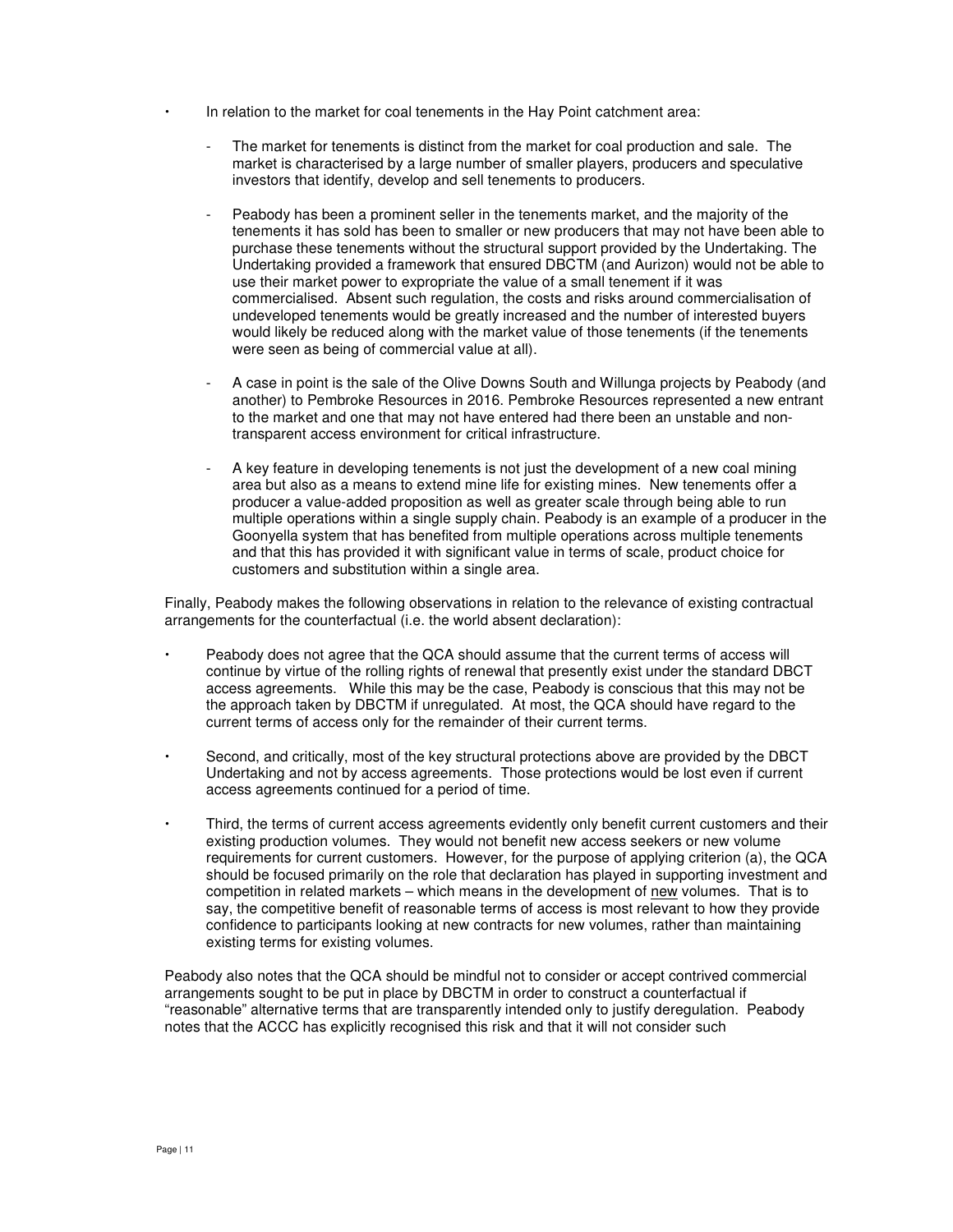counterfactuals when undertaking merger assessments<sup>7</sup> and Peabody submits that the QCA should adopt a similarly critical approach in this case.

# **3.3 Criterion (b) – natural monopoly**

Peabody considers that the approach to criterion (b) is relatively straightforward. The relevant facility is the DBCT, both as it is today and as it is reasonably possible to expand. Having identified the facility, including potential reasonable expansion options, the QCA must give regard to the available evidence about the likely costs of that facility meeting reasonable expectations of forecast demand, as opposed to having that demand met by other facilities.

Peabody considers that the expert economic report prepared by PWC, provided with the DBCT User Group submission, provides clear evidence which supports a conclusion that foreseeable demand is met at least cost by DBCT (incrementally expanded as required) rather than any combination of other greenfield or expanded brownfield coal terminals. The inputs into this analysis are consistent with Peabody's understanding of the relevant infrastructure costs and demand forecasts, and Peabody considers that the conclusions are robust, and capable of being relied on by the QCA.

As a result, Peabody considers that there are compelling reasons for the QCA to find that criterion (b) is satisfied.

# **3.4 Criterion (c) – economically significant**

Peabody considers that there can be little debate that DBCT is economically significant having regard to its size and its importance to the Queensland economy.

DBCT is the largest coal terminal in Queensland, exporting 30% of coal produced by an industry that contributes over 10% of Queensland economic value add. The facility itself has a capacity of 85mtpa of coal per annum and employs, directly or indirectly, approximately 350 people as well as supporting thousands more jobs in the related coal industry.

Peabody strongly endorses the submissions of the DBCT User Group in relation to the satisfaction of this criterion.

# **3.5 Criterion (d) – public benefit**

Peabody considers that there are clear and compelling public benefits in maintaining the existing declaration over DBCT. The Queensland coal industry, including Peabody, has made historical investment decisions on the expectation that DBCT would remain a regulated asset. Removal of declaration would result in a windfall gain to the owners of the asset, and have a chilling effect on future investment in the Queensland coal industry.

Removal of declaration would also remove a range of significant protections which have facilitated and supported historic investment in the Queensland coal supply chain. These protections include:

- a transparent vessel queue management system, providing all access holdrs (no matter what size) a fair and reasonable opportunity to obtain access to load their coal onto vessels at DBCT;
- standard reasonable terms and conditions (again which apply equally to all access holders);
- efficient pricing (rather than the monopoly and discriminatory pricing that DBCTM would otherwise be incentivised to apply);

<sup>&</sup>lt;sup>7</sup> See the ACCC 2008 Merger Guidelines at paragraph 3.19.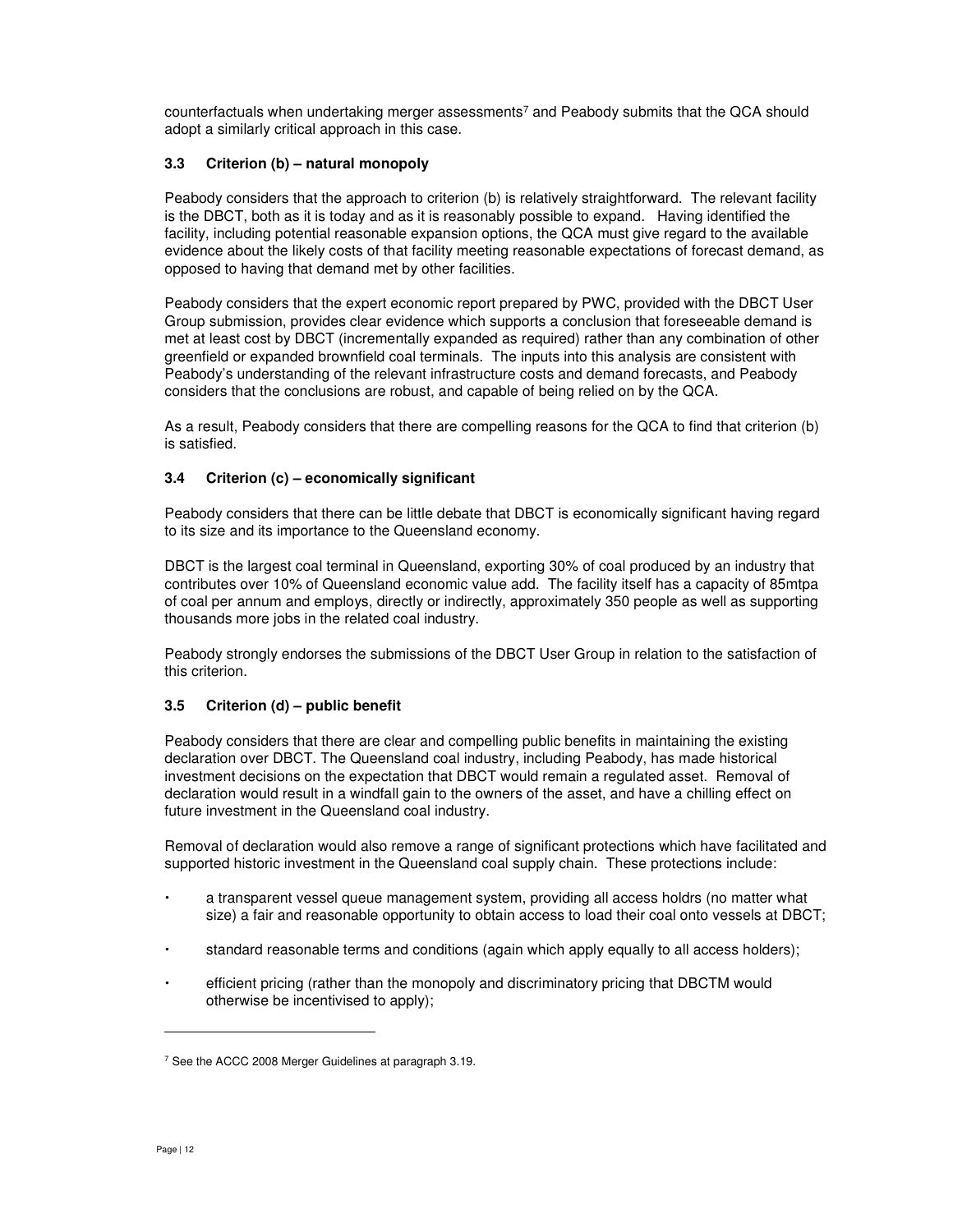- a certain pricing methodology such that there is long term certainty about how the pricing will be calculated;
- an evergreen renewal option which provides certainty that capacity will be available for the life of a mine;
- obligations to expand DBCT capacity where there is sufficient demand;
- ringfencing protections designed to ensure that there is no favouritism of related parties or discrimination against non-related parties, thereby preserving competition in related markets;
- terminal regulations ensuring there is not operational discrimination

The effect of removing these protections would be to make future investment decisions less certain, less profitable and ultimately less likely. The expected outcome from this is a reduction in investment, which would have a flow-on effect throughout the Queensland economy, without any commensurate flow-on benefits to Queensland arising from increased profits earned by the owners of DBCT. Peabody considers that the current regulatory arrangements have been well suited to supporting investment in DBCT's capacity as has been required over time, and Peabody has no expectation that the owners would have an incentive to operate in a way that would be of any additional benefit to the industry if regulation was removed.

# **4 Declaration of Central Queensland Coal Network (CQCN)**

Peabody is a member of the Queensland Resources Council (**QRC**) and endorses the submission lodged by the QRC in relation to the re-declaration of the CQCN.

Specifically, Peabody notes that:

# **4.1 Criterion (b)**

The QRC has sought a minimum re-declaration period of 15 years, which is consistent with the periods of railway declarations and certifications under Part IIIA.<sup>8</sup>

Consistent with all multi-user railways, foreseeable demand over this period will be satisfied at lowest cost by expanding the CQCN. The economics of railway infrastructure makes this economic fact almost self-evident. While there may be a need for modest expansion of the CQCN over the next 15- 20 years there is no viable likelihood of duplication (or provision of a commercially sensible alternative to the service at lower cost).

# **4.2 Criterion (a)**

The same principled approach to criterion (a) discussed above in relation to DBCT also applies to assessing the criterion in respect of CQCN.

In the case of the CQCN, the critical importance of access regulation is particularly acute given the vertical integration of Aurizon. Absent declaration, Aurizon would have a strong incentive (and ability) to foreclose entry and/or discriminate in favour of its above rail operations over competitors. There are numerous examples of Aurizon using its monopoly position in a manner that damages related markets, including:

<sup>&</sup>lt;sup>8</sup> In the Pilbara, the Goldsworthy railway was declared for 20 years. The Tasmanian railway was declared for 10 years.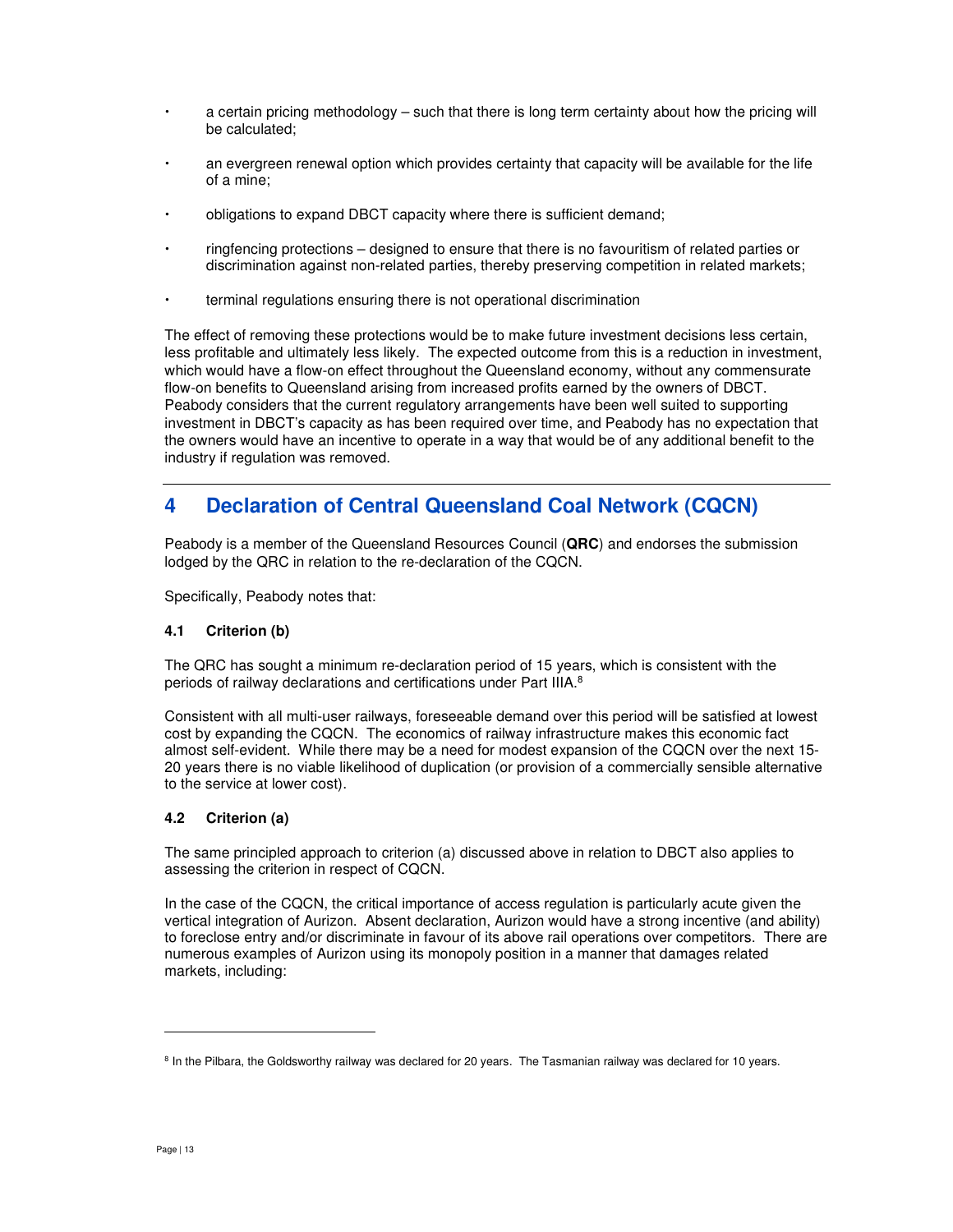- The experience of Peabody (through its interest in Middlemount) and other users of the GAPE system in relation to the unregulated funding arrangements for the Northern Missing Link. The resulting commercial arrangements (under a series of 'GAPE Deeds') continue to be a source of high cost and disputes between Aurizon and industry.
- Similarly contentious negotiations over the funding of the WICET expansion, which ultimately led to litigation between Aurizon and the QCA.
- The very recent spectacle of Aurizon seeking to use inflexible maintenance practices to place pressure on the QCA and industry in an attempt to achieve higher rates of return.

Quite simply, Aurizon has demonstrated itself to be a monopolist that exploits its power at every opportunity in order to maximise its commercial position, often irrespective of the adverse consequences for customers or competitors.

Despite these tendencies, remarkably, the last decade has nonetheless provided evidence of market entry and growth in above rail competition in Queensland. Given Aurizon's attitude and approach, this can only reasonably be viewed as due to the effectiveness of declaration and the oversight of the access regime by the QCA. Over this period, PN has entered and grown in the Queensland coal haulage market. BHP has commenced the self-supply of rail haulage using BMA Rail. Looking forward, there is the prospect of entry by other providers such as Genesee Wyoming Australia. Peabody understands that Genesee and Wyoming Australia has already taken a sizeable share of the above rail market in the Hunter Valley over the last 2-3 years.

This continued dynamism and market involvement by alternative haulage providers is entirely dependent on the ring-fencing and non-discriminatory framework imposed on Aurizon through declaration and associated access undertakings and its active enforcement by the QCA.

For the same reasons as set out above in relation to DBCT, Peabody also submits that declaration of the CQCN is critically important in promoting the competitive environment for tenements in the Hay Point catchment area.

# **4.3 Other criteria**

Peabody supports the submissions and evidence provided by the QRC that demonstrate the economic significance of the CQCN and the strong public benefit in re-declaration, including because of the continued regulatory and investment certainty it provides.

# **5 Conclusion**

Peabody welcomes the opportunity to respond to the Staff Paper on the future declaration of services provided from these two important infrastructure assets:

- Peabody supports the submissions made by the DBCT User Group in relation to DBCT and the QRC Submission in relation to the CQCN;
- Peabody firmly believes that the criteria for declaration are satisfied in respect of DBCT and that declaration should continue for a further period. The prospect of DBCT being deregulated is a material risk to industry and would represent a substantial transfer of costs and economic value from a competitive coal industry to a monopoly service provider, a material decrease in competition for future tenement development and other related markets and a reduction in growth and employment for the state of Queensland.
- Peabody also believes that the criteria for declaration are satisfied with respect of the CQCN and that declaration should continue for a further period. The effect of removing regulatory oversight from a vertically-integrated service provider that owns a critical monopoly asset will have crippling and long-term effect on competition in the rail haulage market.